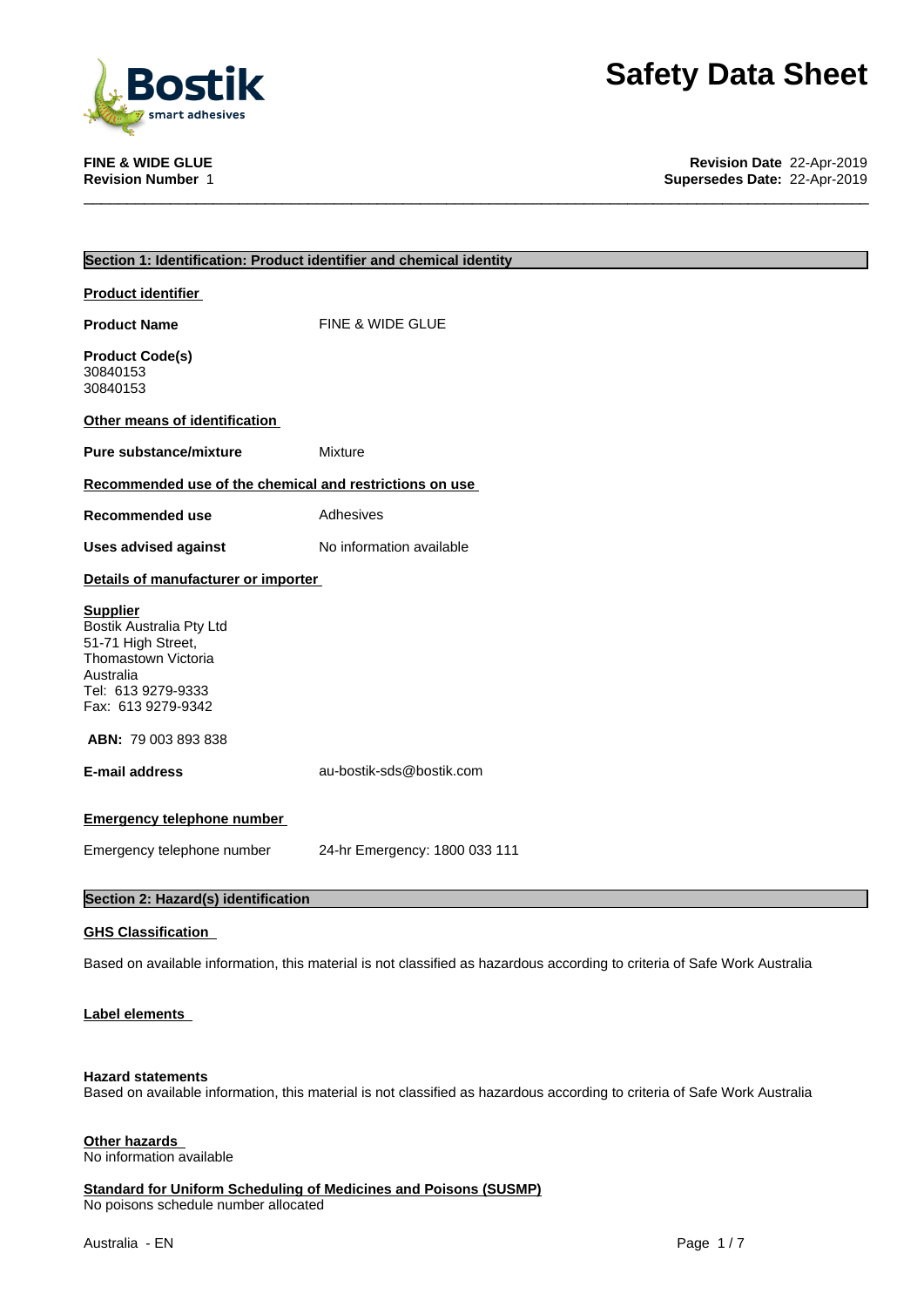\_\_\_\_\_\_\_\_\_\_\_\_\_\_\_\_\_\_\_\_\_\_\_\_\_\_\_\_\_\_\_\_\_\_\_\_\_\_\_\_\_\_\_\_\_\_\_\_\_\_\_\_\_\_\_\_\_\_\_\_\_\_\_\_\_\_\_\_\_\_\_\_\_\_\_\_\_\_\_\_\_\_\_\_\_\_\_\_\_\_\_

#### **Section 3: Composition and information on ingredients, in accordance with Schedule 8**

#### **Substance**

Not applicable

#### **Mixture**

| $\sim$                                                                | INO.                                    | ht-%                    |
|-----------------------------------------------------------------------|-----------------------------------------|-------------------------|
| Chemical name                                                         | <b>TAX</b>                              | MMDM'                   |
| Non-l<br><b>Indredients</b><br>$\epsilon$<br>$\sim$<br>raous<br>hazar | $1 - 1$<br>$     -$<br>…dar⊻ ⊹<br>ODFIF | $n^{n}$<br>.<br>DalaHCe |

# **Section 4: First aid measures**

| <b>Emergency telephone number</b>                           | Poisons Information Center, Australia: 13 11 26<br>Poisons Information Center, New Zealand: 0800 764 766                |
|-------------------------------------------------------------|-------------------------------------------------------------------------------------------------------------------------|
| <b>FIRST AID</b>                                            |                                                                                                                         |
| <b>Inhalation</b>                                           | Remove to fresh air.                                                                                                    |
| Eye contact                                                 | Rinse thoroughly with plenty of water for at least 15 minutes, lifting lower and upper<br>eyelids. Consult a physician. |
| <b>Skin contact</b>                                         | Wash skin with soap and water.                                                                                          |
| Ingestion                                                   | Do NOT induce vomiting. Rinse mouth immediately and drink plenty of water. Get<br>medical attention if symptoms occur.  |
| Most important symptoms and effects, both acute and delayed |                                                                                                                         |
| <b>Symptoms</b>                                             | No information available.                                                                                               |
|                                                             | Indication of any immediate medical attention and special treatment needed                                              |
| Note to physicians                                          | Treat symptomatically.                                                                                                  |

# **Section 5: Firefighting measures**

| Suitable extinguishing media                                            |                                                                                                                                       |
|-------------------------------------------------------------------------|---------------------------------------------------------------------------------------------------------------------------------------|
| Suitable extinguishing media                                            | Use extinguishing measures that are appropriate to local circumstances and the<br>surrounding environment.                            |
| Unsuitable extinguishing media                                          | No information available.                                                                                                             |
| Specific hazards arising from the chemical                              |                                                                                                                                       |
| Specific hazards arising from the No information available.<br>chemical |                                                                                                                                       |
| <b>Special protective actions for fire-fighters</b>                     |                                                                                                                                       |
| Special protective equipment for<br>fire-fighters                       | Firefighters should wear self-contained breathing apparatus and full firefighting turnout<br>gear. Use personal protection equipment. |
| Section 6: Accidental release measures                                  |                                                                                                                                       |

## **Personal precautions, protective equipment and emergency procedures**

**Personal precautions** Ensure adequate ventilation.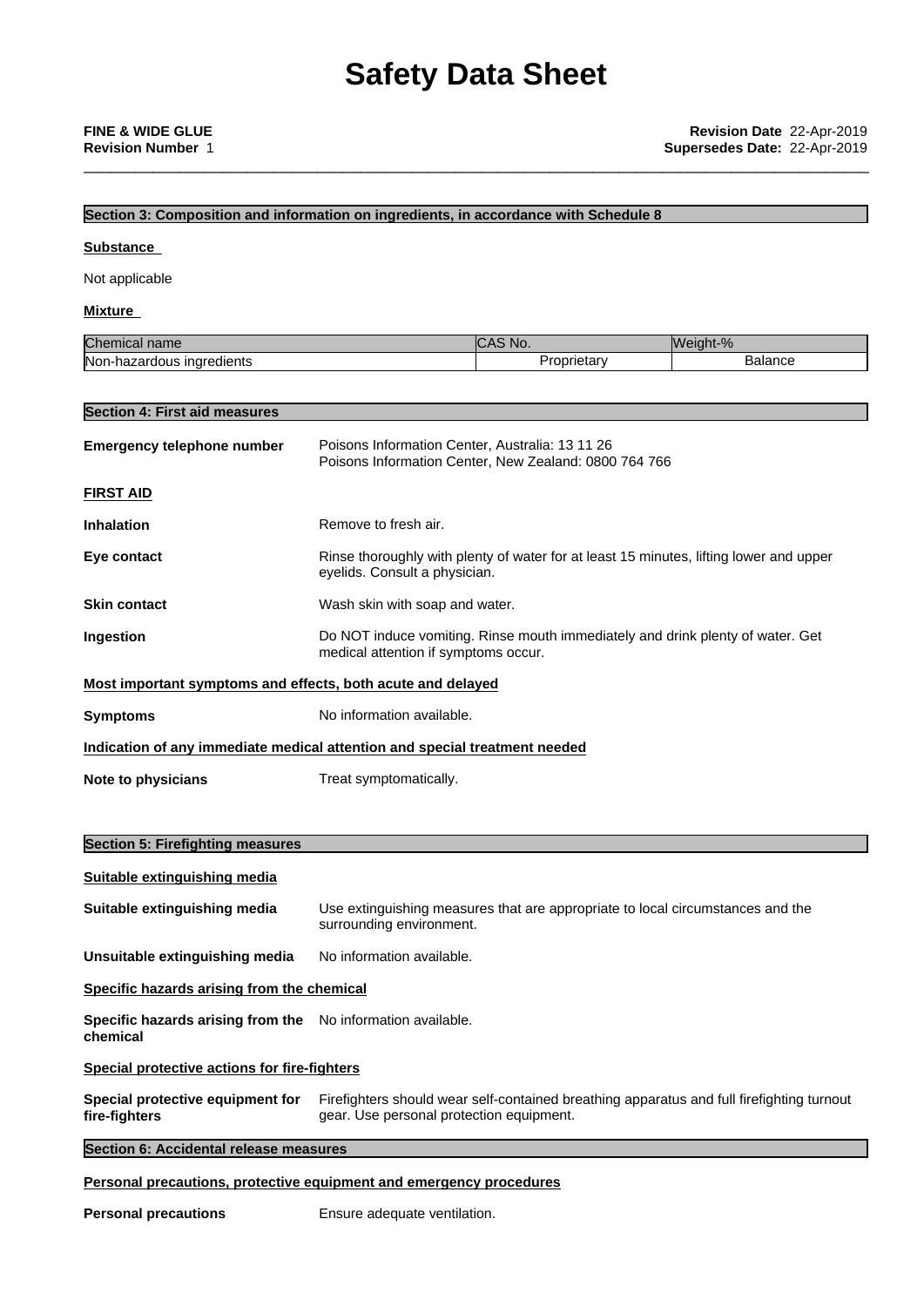| <b>FINE &amp; WIDE GLUE</b><br><b>Revision Number 1</b>      | Revision Date 22-Apr-2019<br>Supersedes Date: 22-Apr-2019                                                                                                                   |
|--------------------------------------------------------------|-----------------------------------------------------------------------------------------------------------------------------------------------------------------------------|
| For emergency responders                                     | Use personal protection recommended in Section 8.                                                                                                                           |
| <b>Environmental precautions</b>                             |                                                                                                                                                                             |
| <b>Environmental precautions</b>                             | See Section 12 for additional Ecological Information.                                                                                                                       |
| Methods and material for containment and cleaning up         |                                                                                                                                                                             |
| <b>Methods for containment</b>                               | Prevent further leakage or spillage if safe to do so.                                                                                                                       |
| Methods for cleaning up                                      | Pick up and transfer to properly labeled containers.                                                                                                                        |
| <b>Precautions to prevent secondary hazards</b>              |                                                                                                                                                                             |
|                                                              | Prevention of secondary hazards Clean contaminated objects and areas thoroughly observing environmental regulations.                                                        |
|                                                              | Section 7: Handling and storage, including how the chemical may be safely used                                                                                              |
| <b>Precautions for safe handling</b>                         |                                                                                                                                                                             |
| Advice on safe handling                                      | Handle in accordance with good industrial hygiene and safety practice.                                                                                                      |
| Conditions for safe storage, including any incompatibilities |                                                                                                                                                                             |
| <b>Storage Conditions</b>                                    | Keep containers tightly closed in a dry, cool and well-ventilated place.                                                                                                    |
| Incompatible materials                                       | None known based on information supplied.                                                                                                                                   |
| Section 8: Exposure controls and personal protection         |                                                                                                                                                                             |
| <b>Control parameters</b>                                    |                                                                                                                                                                             |
| <b>Exposure Limits</b>                                       | This product, as supplied, does not contain any hazardous materials with occupational<br>exposure limits established by the region specific regulatory bodies.              |
| <b>Appropriate engineering controls</b>                      |                                                                                                                                                                             |
| <b>Engineering controls</b>                                  | <b>Showers</b><br>Eyewash stations<br>Ventilation systems.                                                                                                                  |
|                                                              | Individual protection measures, such as personal protective equipment                                                                                                       |
| <b>Eye/face protection</b>                                   | No special protective equipment required.                                                                                                                                   |
| Skin and body protection                                     | No special protective equipment required.                                                                                                                                   |
| <b>Respiratory protection</b>                                | No protective equipment is needed under normal use conditions. If exposure limits are<br>exceeded or irritation is experienced, ventilation and evacuation may be required. |

**Environmental exposure controls** No information available.

# **Section 9: Physical and chemical properties**

# **Information on basic physical and chemical properties**

| <b>Physical State</b> | Liauid                   |
|-----------------------|--------------------------|
| Appearance            | viscous Liquid           |
| Color                 | Clear, colorless         |
| Odor                  | Slight                   |
| <b>Odor Threshold</b> | No information available |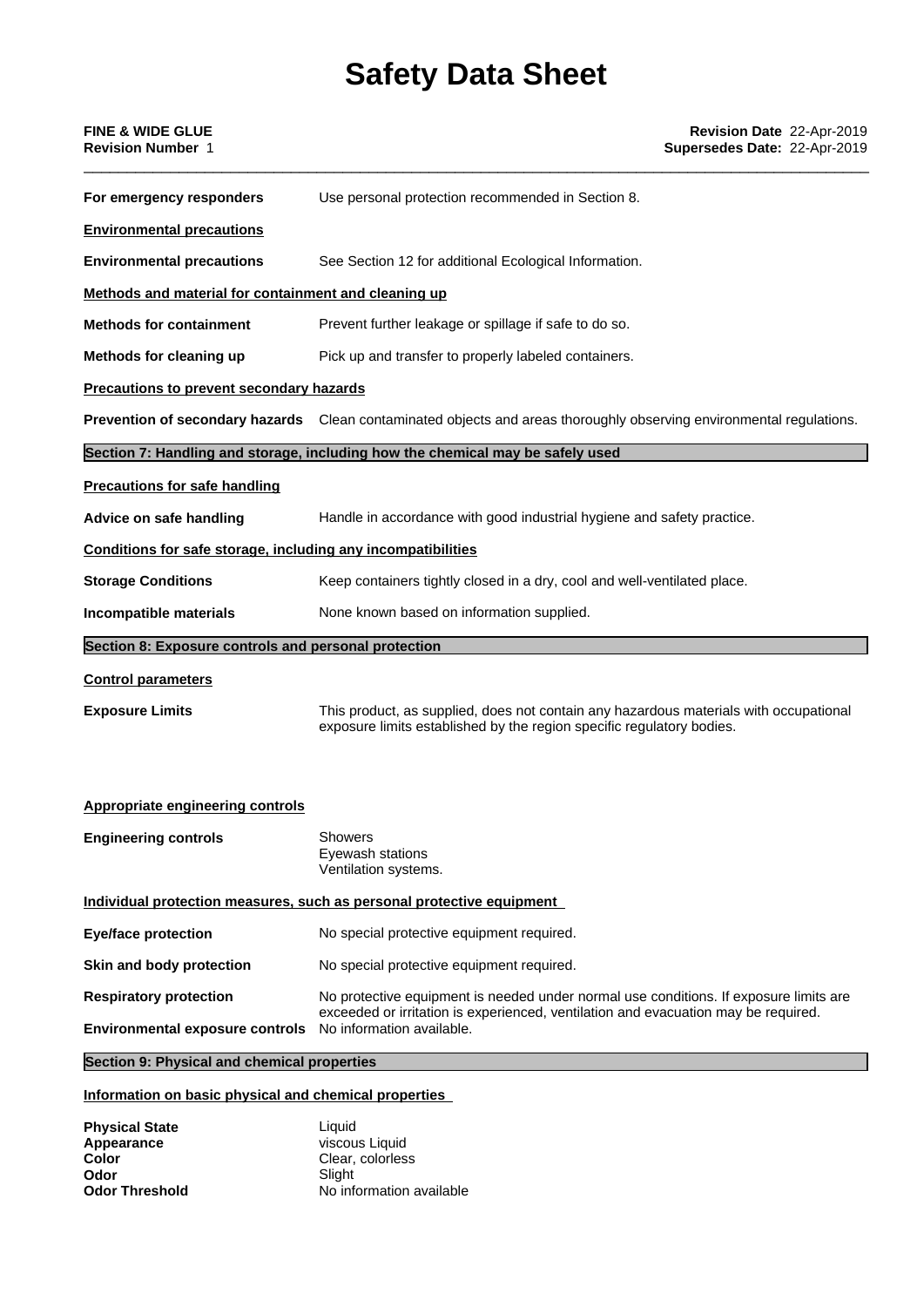\_\_\_\_\_\_\_\_\_\_\_\_\_\_\_\_\_\_\_\_\_\_\_\_\_\_\_\_\_\_\_\_\_\_\_\_\_\_\_\_\_\_\_\_\_\_\_\_\_\_\_\_\_\_\_\_\_\_\_\_\_\_\_\_\_\_\_\_\_\_\_\_\_\_\_\_\_\_\_\_\_\_\_\_\_\_\_\_\_\_\_

|                                                                    | Values                                       | Remarks • Method |
|--------------------------------------------------------------------|----------------------------------------------|------------------|
| <b>Property</b><br>рH                                              | $5 - 6$                                      |                  |
| Melting point / freezing point                                     | 0 °C                                         |                  |
| Boiling point / boiling range                                      | 95 °C                                        |                  |
| <b>Flash Point</b>                                                 | No data available                            |                  |
| <b>Evaporation Rate</b>                                            | No data available                            |                  |
| <b>Flammability (solid, gas)</b>                                   | No data available                            |                  |
| <b>Flammability Limit in Air</b>                                   |                                              |                  |
| Upper flammability or explosive No data available<br><b>limits</b> |                                              |                  |
| Lower flammability or explosive No data available<br>limits        |                                              |                  |
| <b>Vapor Pressure</b>                                              | No data available                            |                  |
| <b>Vapor Density</b>                                               | No data available                            |                  |
| <b>Relative Density</b>                                            | $1.0 - 1.03$                                 |                  |
| <b>Water Solubility</b>                                            | Soluble in water                             |                  |
| Solubility(ies)                                                    | No data available                            |                  |
| <b>Partition coefficient</b>                                       | No data available                            |                  |
| <b>Autoignition Temperature</b>                                    | No data available                            |                  |
| <b>Decomposition Temperature</b>                                   | No data available                            |                  |
| <b>Kinematic Viscosity</b>                                         | No data available                            |                  |
| <b>Dynamic Viscosity</b>                                           | No data available                            |                  |
| <b>Explosive properties</b>                                        | No information available                     |                  |
| <b>Oxidizing properties</b>                                        | No information available                     |                  |
|                                                                    |                                              |                  |
| <b>Other information</b><br>Solid content (%)                      | No information available                     |                  |
|                                                                    | No information available                     |                  |
| VOC (volatile organic compound)<br><b>Density</b>                  | No information available                     |                  |
|                                                                    |                                              |                  |
|                                                                    |                                              |                  |
| Section 10: Stability and reactivity                               |                                              |                  |
|                                                                    |                                              |                  |
| <b>Reactivity</b>                                                  |                                              |                  |
| <b>Reactivity</b>                                                  | No information available.                    |                  |
|                                                                    |                                              |                  |
|                                                                    |                                              |                  |
|                                                                    |                                              |                  |
| <b>Chemical stability</b>                                          |                                              |                  |
|                                                                    | Stable under normal conditions.              |                  |
| <b>Stability</b>                                                   |                                              |                  |
| <b>Explosion Data</b>                                              |                                              |                  |
| Sensitivity to mechanical                                          | None.                                        |                  |
| impact                                                             |                                              |                  |
| Sensitivity to static discharge                                    | None.                                        |                  |
|                                                                    |                                              |                  |
| <b>Possibility of hazardous reactions</b>                          |                                              |                  |
| Possibility of hazardous reactions None under normal processing.   |                                              |                  |
| <b>Conditions to avoid</b>                                         |                                              |                  |
| <b>Conditions to avoid</b>                                         | Extremes of temperature and direct sunlight. |                  |
| Incompatible materials                                             |                                              |                  |
| Incompatible materials                                             | None known based on information supplied.    |                  |
| <b>Hazardous decomposition products</b>                            |                                              |                  |
| <b>Hazardous decomposition</b><br>products                         | Carbon oxides.                               |                  |
|                                                                    |                                              |                  |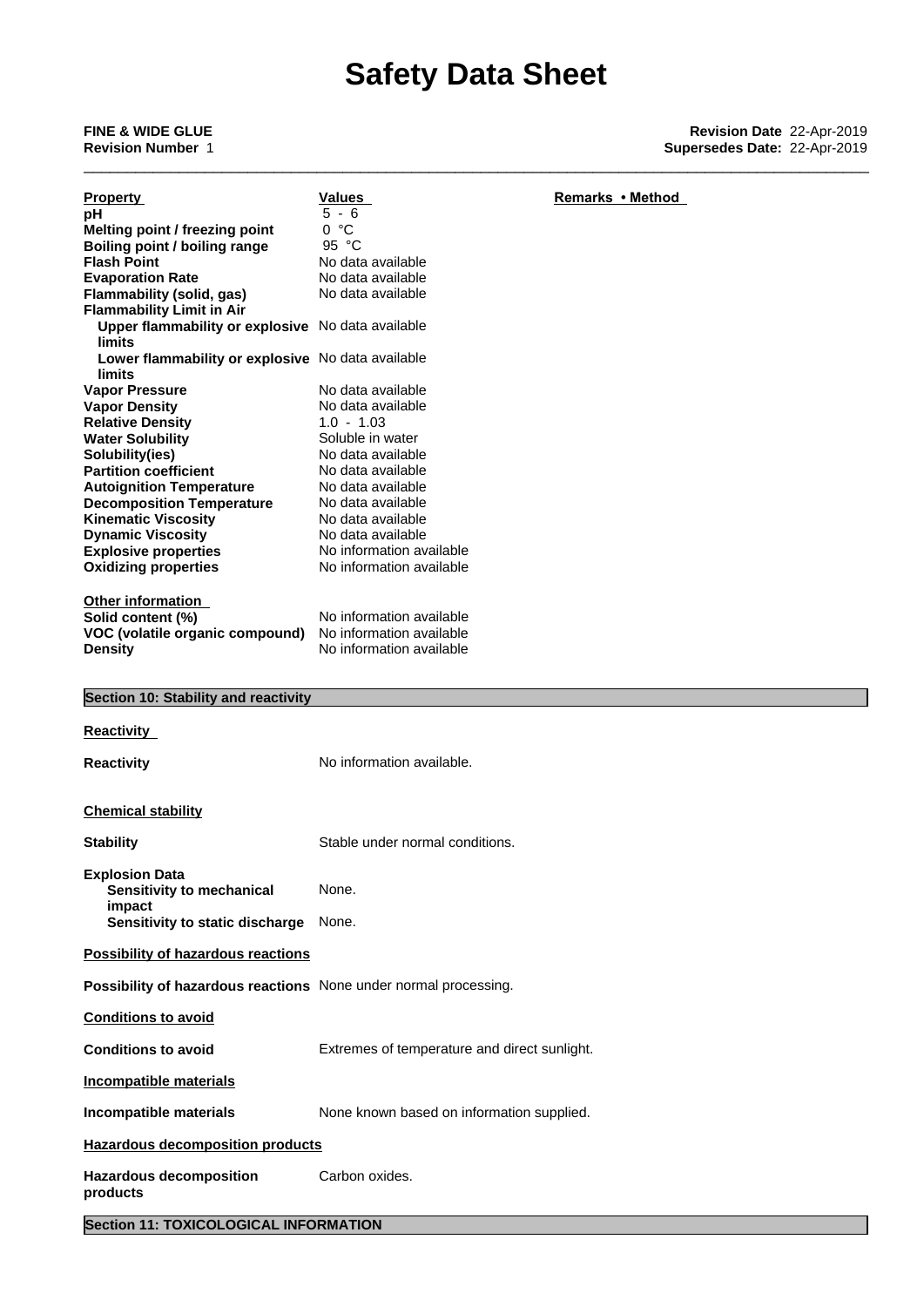\_\_\_\_\_\_\_\_\_\_\_\_\_\_\_\_\_\_\_\_\_\_\_\_\_\_\_\_\_\_\_\_\_\_\_\_\_\_\_\_\_\_\_\_\_\_\_\_\_\_\_\_\_\_\_\_\_\_\_\_\_\_\_\_\_\_\_\_\_\_\_\_\_\_\_\_\_\_\_\_\_\_\_\_\_\_\_\_\_\_\_

### **Acute Toxicity**

#### **Information on likely routes of exposure**

| <b>Product Information</b>                                  |                                                                                                         |
|-------------------------------------------------------------|---------------------------------------------------------------------------------------------------------|
| <b>Inhalation</b>                                           | Specific test data for the substance or mixture is not available. Not an expected route of<br>exposure. |
| Eye contact                                                 | Specific test data for the substance or mixture is not available. May cause slight eye<br>irritation.   |
| <b>Skin contact</b>                                         | No known effects under normal use conditions.                                                           |
| <b>Ingestion</b>                                            | Ingestion may cause gastrointestinal irritation, nausea, vomiting and diarrhea.                         |
| <b>Symptoms</b>                                             | No information available.                                                                               |
| <b>Numerical measures of toxicity - Product Information</b> |                                                                                                         |

#### *See section 16 for terms and abbreviations*

| Delayed and immediate effects as well as chronic effects from short and long-term exposure |                                                                                                     |  |
|--------------------------------------------------------------------------------------------|-----------------------------------------------------------------------------------------------------|--|
| <b>Skin corrosion/irritation</b>                                                           | Based on available data, the classification criteria are not met.                                   |  |
|                                                                                            | Serious eye damage/eye irritation Based on available data, the classification criteria are not met. |  |
| Respiratory or skin sensitization                                                          | Based on available data, the classification criteria are not met.                                   |  |
| Germ cell mutagenicity                                                                     | No information available.                                                                           |  |
| Carcinogenicity                                                                            | None known.                                                                                         |  |
| <b>Reproductive toxicity</b>                                                               | No information available.                                                                           |  |
| <b>STOT - single exposure</b>                                                              | No known effects under normal use conditions.                                                       |  |
| <b>STOT - repeated exposure</b>                                                            | None under normal use conditions.                                                                   |  |
| <b>Aspiration hazard</b>                                                                   | Not applicable.                                                                                     |  |

### **Section 12: Ecological information**

| <b>Ecotoxicity</b>               |                                                                           |
|----------------------------------|---------------------------------------------------------------------------|
| <b>Ecotoxicity</b>               | The environmental impact of this product has not been fully investigated. |
| Persistence and degradability    |                                                                           |
|                                  |                                                                           |
| Persistence and degradability    | No information available.                                                 |
|                                  |                                                                           |
| <b>Bioaccumulative potential</b> |                                                                           |
| <b>Bioaccumulative potential</b> | No information available.                                                 |
|                                  |                                                                           |
| <b>Mobility</b>                  |                                                                           |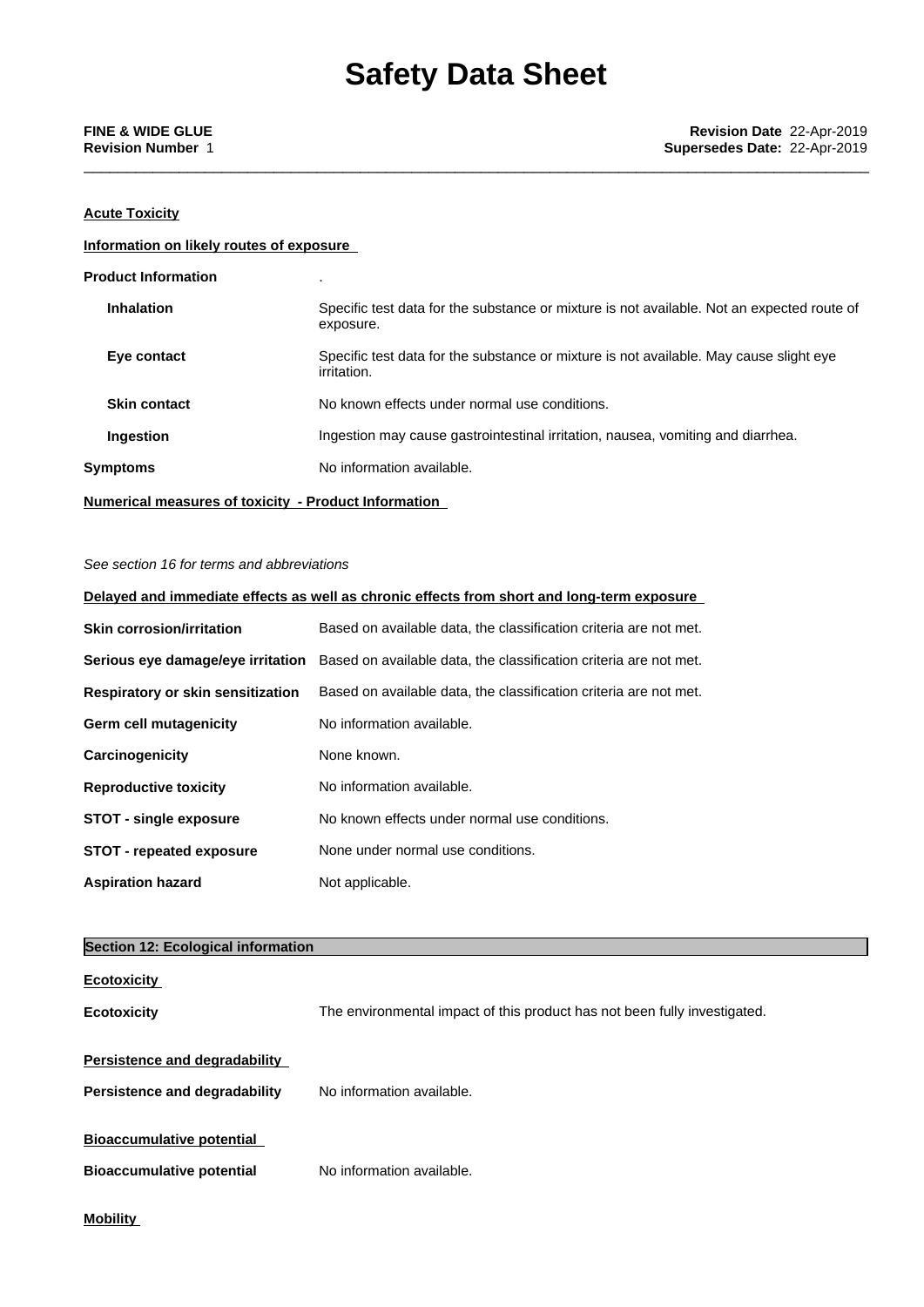\_\_\_\_\_\_\_\_\_\_\_\_\_\_\_\_\_\_\_\_\_\_\_\_\_\_\_\_\_\_\_\_\_\_\_\_\_\_\_\_\_\_\_\_\_\_\_\_\_\_\_\_\_\_\_\_\_\_\_\_\_\_\_\_\_\_\_\_\_\_\_\_\_\_\_\_\_\_\_\_\_\_\_\_\_\_\_\_\_\_\_

| <b>FINE &amp; WIDE GLUE</b> | Revision Date 22-Apr-2019    |  |
|-----------------------------|------------------------------|--|
| <b>Revision Number 1</b>    | Supersedes Date: 22-Apr-2019 |  |

| <b>Mobility in soil</b>                    | No information available.                                                                                          |
|--------------------------------------------|--------------------------------------------------------------------------------------------------------------------|
| <b>Mobility</b>                            | No information available.                                                                                          |
| <b>Other Adverse Effects</b>               |                                                                                                                    |
| <b>Other Adverse Effects</b>               | No information available.                                                                                          |
| <b>Section 13: Disposal considerations</b> |                                                                                                                    |
| <b>Waste treatment methods</b>             |                                                                                                                    |
| Waste from residues/unused<br>products     | Dispose of in accordance with local regulations. Dispose of waste in accordance with<br>environmental legislation. |
| <b>Contaminated packaging</b>              | Do not reuse empty containers.                                                                                     |
| <b>Section 14: Transport information</b>   |                                                                                                                    |
| <b>ADG</b>                                 | Not regulated                                                                                                      |
| <b>IATA</b>                                | Not regulated                                                                                                      |
| <b>IMDG</b>                                | Not regulated                                                                                                      |
|                                            |                                                                                                                    |

**Transport in bulk according to Annex II ofMARPOL 73/78 and the IBC Code** No information available

### **Section 15: Regulatory information**

#### **Safety, health and environmental regulations/legislation specific for the substance or mixture**

#### **National Regulations**

#### **Australia**

See section 8 for national exposure control parameters

# **Standard for Uniform Scheduling of Medicines and Poisons (SUSMP)**

No poisons schedule number allocated

### **National pollutant inventory**

No substance(s) listed on inventory

### **International Inventories**

| Listed |
|--------|
| Listed |
| Listed |
| Listed |
| Listed |
| Listed |
|        |

 **Legend:**

 **AICS** - Australian Inventory of Chemical Substances

 **NZIoC** - New Zealand Inventory of Chemicals

 **ENCS** - Japan Existing and New Chemical Substances

 **IECSC** - China Inventory of Existing Chemical Substances

 **KECL** - Korean Existing and Evaluated Chemical Substances

 **PICCS** - Philippines Inventory of Chemicals and Chemical Substances

#### **International Regulations**